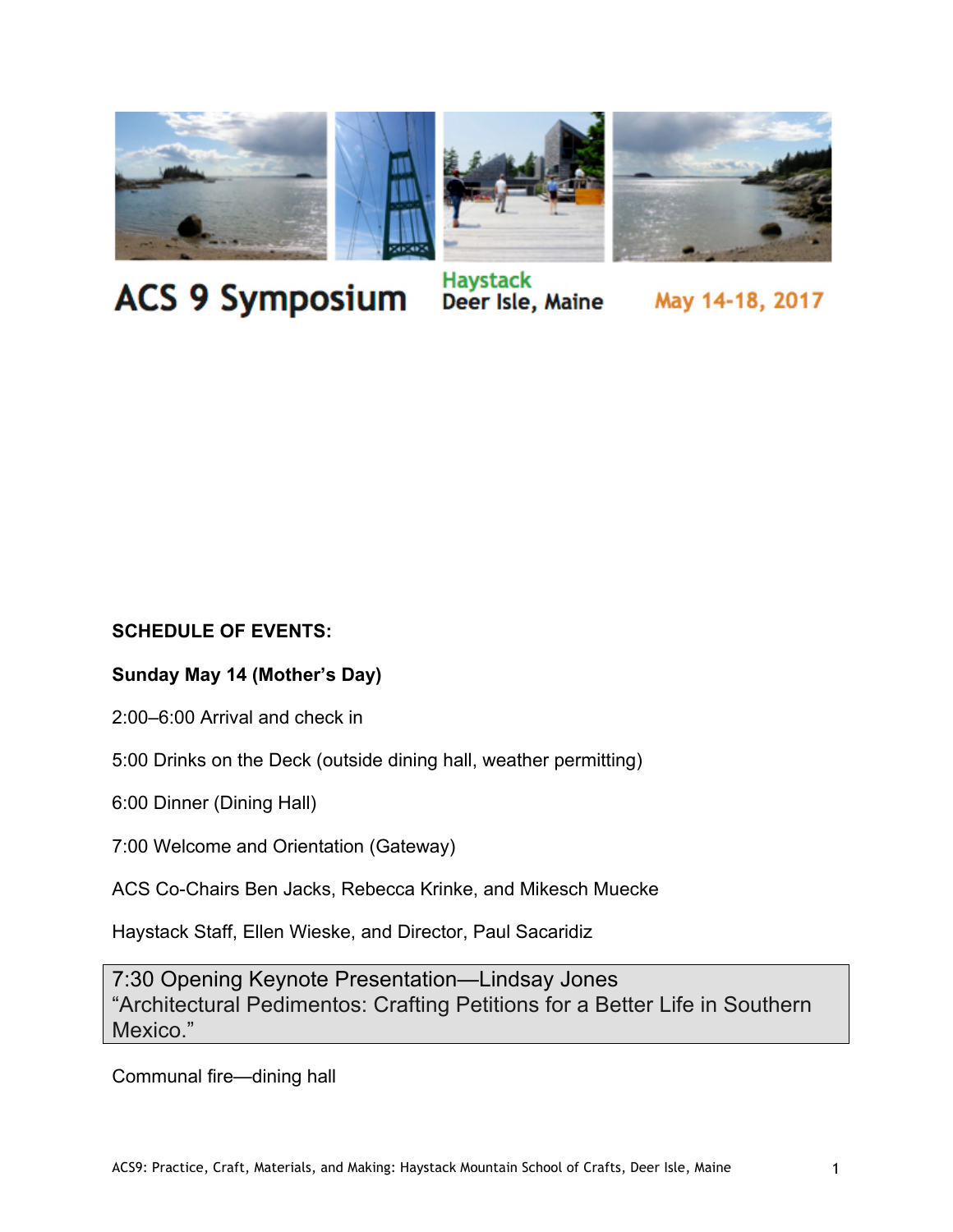#### **Monday May 15**

7:00 Meditation optional (location tbd)

#### 8:00 Breakfast

9:00–10:30 Paper session 1: **Tradition and Modernity** [Anat Geva, moderator]

Norman Crowe, "Learning from Pre-Industrial Craft: Transcendence and Meaning in the Production of Practical Artifacts"

Debbie Loo, "Beyond Utility and Glamour: The 'Little Way' of Everyday Crafts in Global City Singapore"

Prem Chandavarkar, "On Craft and Design Practice"

10:30-11:00 break

11:00-12:00 Paper session 2: **Bridging Worlds** [Ben Jacks, moderator]

Ruthan Lewis, "Crafting the Space Explorers' Long Duration, Deep Space Habitat"

Robert Dermody, "The Deer Isle Bridge: How a Work of Engineering Infrastructure Changed the Life and Landscape of a Maine Island"

12:00-1:00 Lunch

1:00–2:00 Project session 1: **Pedagogical Approaches** [Ingrid Strong, moderator]

Elizabeth Swanson, "The Space Between"

Travis Bell, "Home Economy: Designing Multi-Family Dwellings for the Practice and Craft of Living"

Phoebe Crisman, "Creating Contemplative Spaces: An Urban Cistercian Monastery"

Lucca Townsend, "Cemetery in the City"

2:00-2:30 break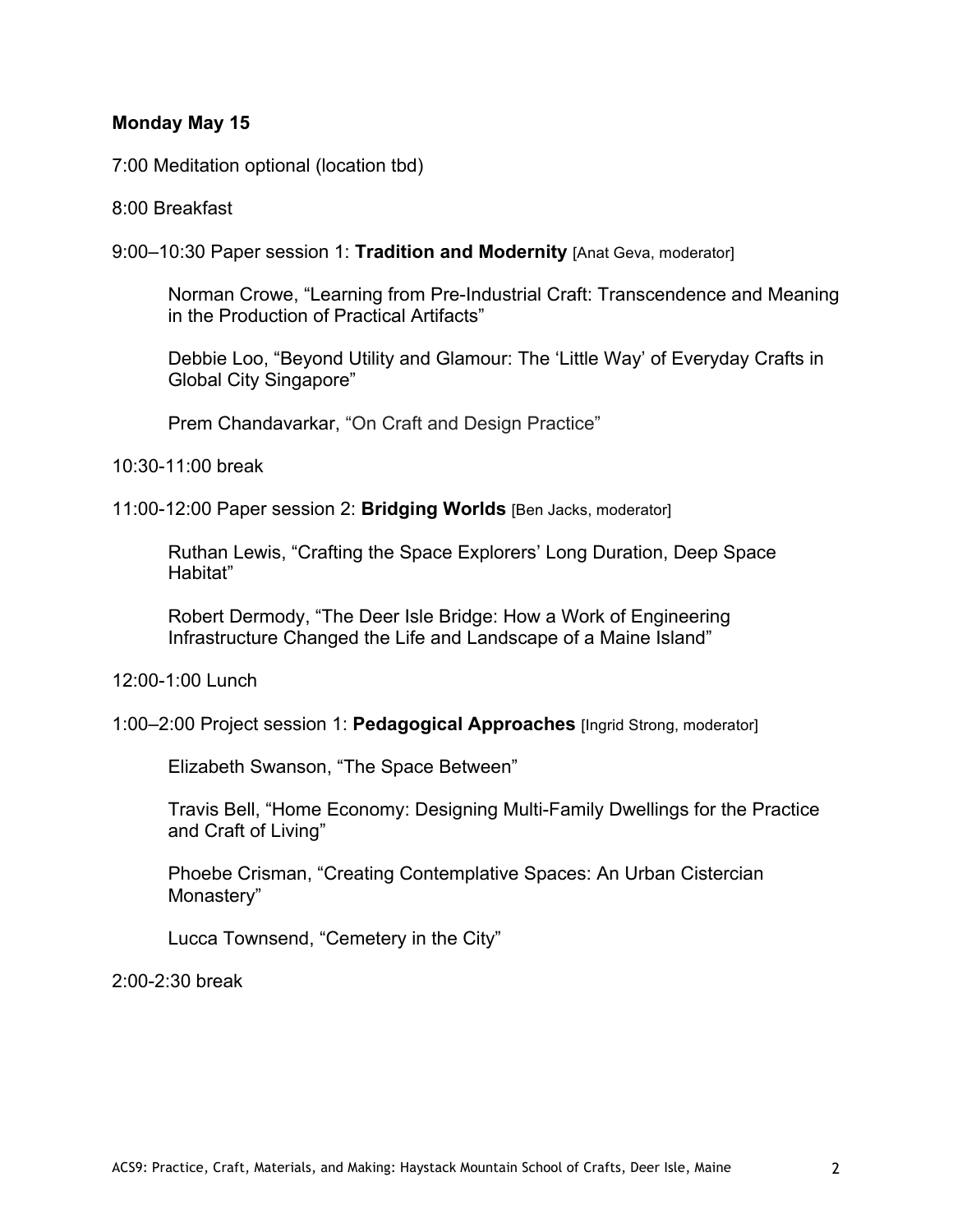2:30-4:00 Paper session 3: **The Art of Making** [Thomas Barrie, moderator]

Michael Muecke and Miriam Zach, "Cinematic Craft of Life: Architecture and Music in Robert Altman's Work"

Ingrid Strong, "Reflections on Teaching "Making"

Clive Knights and Travis Bell, "Making it Versus Constructing it: Architecture as Craft or Technique?"

4:00-4:30 break

4:30-5:30 Paper session 4: **Contemplation as Studio Practice** [Norman Crowe, Moderator]

Mark Baechler and Mary Griep, "Contemplation as Studio Practice"

5:30 Drinks on the Deck (outside dining hall, weather permitting)

6:00 Dinner

7:30 Evening Keynote Presentation—Daniel Johnston "A Life Apprenticed to a Pottery Tradition"

Communal fire—dining hall—ACSF Book Signing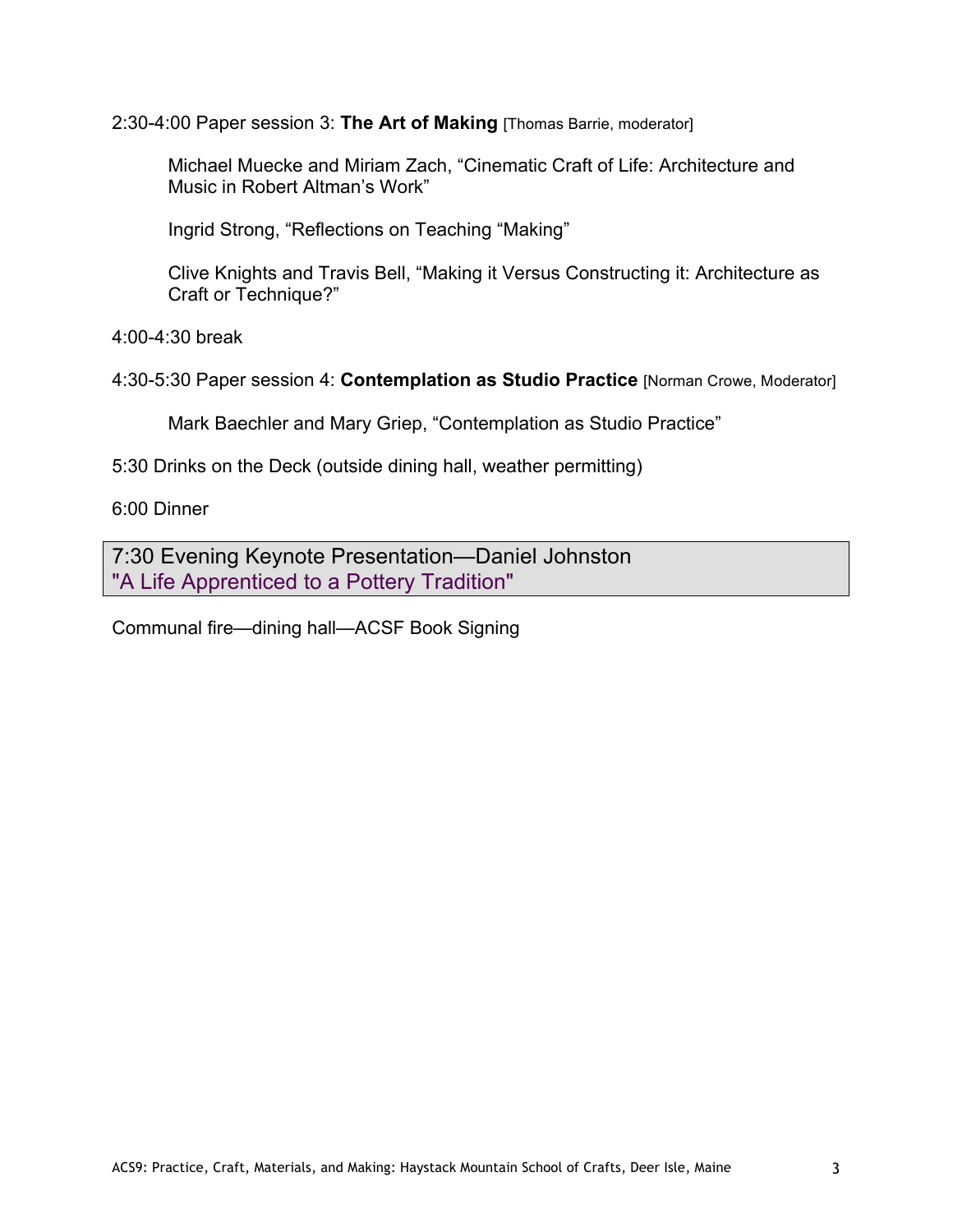#### **Tuesday May 16**

7:00 Meditation optional (location tbd)

#### 8:00 Breakfast

9:00-10:30 Paper session 5: **Sacred Art and Architecture** [Karla Britton, moderator]

Susie Coliver and Amy Reichert, "Visual Midrash: The Design of the Sacred in Judaism"

Caitlin Watson, "Sensing the Sacred: Architecture and Truth in the Work of Père Marie-Alain Couturier"

Anat Geva, "The Collaboration of Sacred Architecture and Art in the Modern American Synagogue"

10:30-10:45 break

10:45-12:00 Project session 2: **Ritual and Memory** [Rebecca Krinke, moderator]

Ben Jacks, "Atmospheres and Images: a House on Deer Isle"

Katherine Ambroziak, "Cardinal Points; A Crafting of Memory in Installation Design"

Sanda Iliescu, "Contemplation and the Everyday: A Mural in a Public Bathroom"

Michael Nicholas-Schmidt, "Oratory of Notre-Dame-de-Lorette"

Georgia Saxelby, "The Art of Ritual / The Ritual of Art"

12:00-1:00 Lunch

1:00-2:30 Paper session 6: **Is there an Ordinary Landscape?** [Rebecca Krinke, moderator]

Hyejung Chang, "Craftsmanship and Ordinary Landscape: Crafting Normality, Cultivating Morality"

Amita Sinha, "Ghats on the Ganga in Varanasi: The making of vernacular landscape**"**

Thomas Barrie, "Taoist Mountain Temples: Complimentary, Conflicting, and Congruent Aspects of Sacred Mountains"

2:30-3:00 Break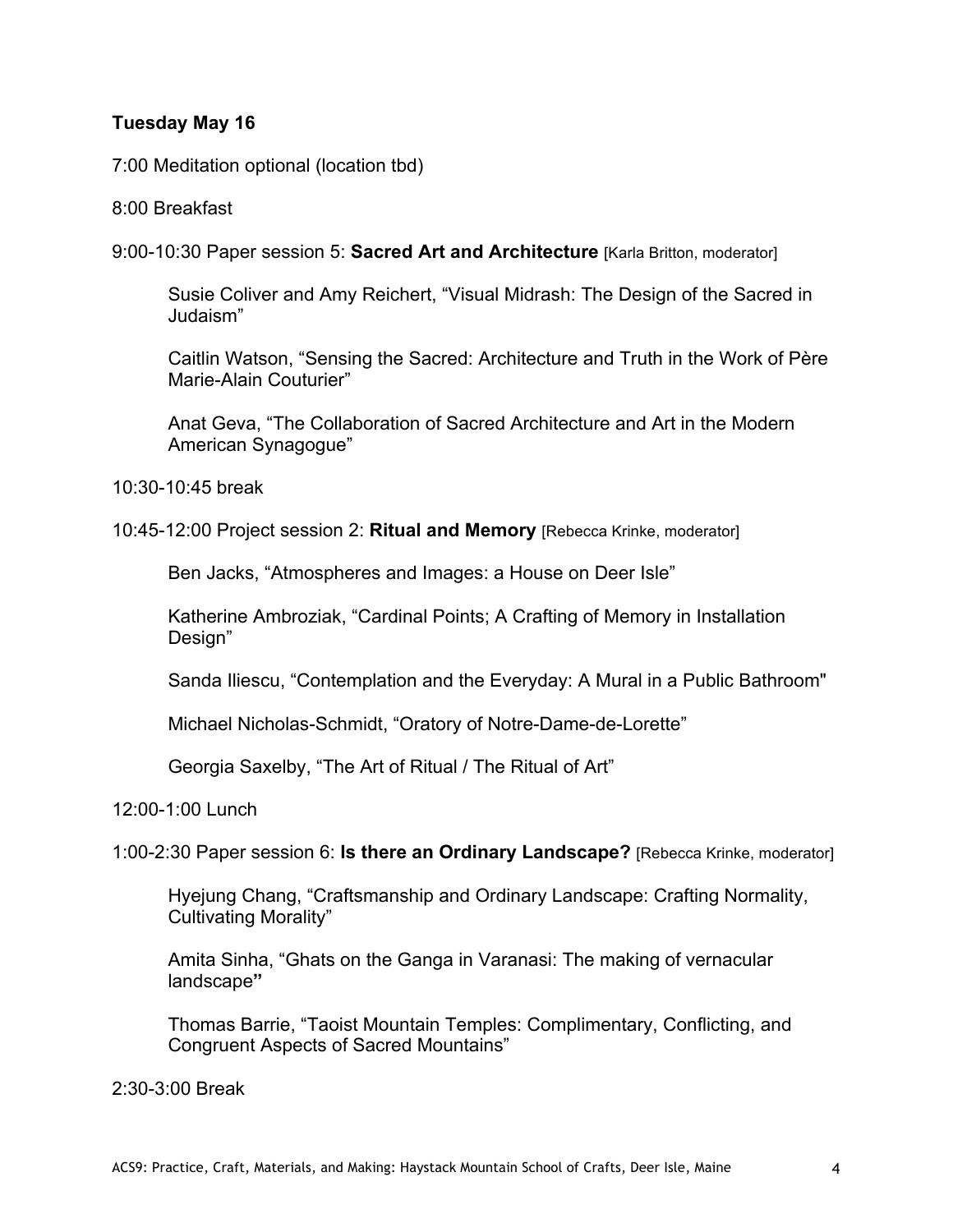3:00-5:00 Workshops

Workshop 1: Phoebe Crisman & Sanda Iliescu— "Leaves of Grass: A Contemplative and Participatory Drawing Workshop" (location tbd)

Workshop 2: Michael Karassowitsch— "Experiencing the Relationship of Spiritual Practice and Architectural Practice: Toward Craft of Preparing Loci for Presencing Architecture" (location tbd)

Workshop 3: William Tripp—"Drawing Workshop" (location tbd)

5:00-6:00 Workshop Walkabout

5:00-6:00 special project planning session: for a symposium and/or book on *cultural landscapes of religious pluralism* Margaraet Grubiak and Timothy Parker (Gateway)

5:30 Drinks on the Deck (outside dining hall, weather permitting)

6:00 Dinner

7:30 Evening Keynote Presentation—Bradford C. Grant "Design is an Act of Love: Contemplative Practices in Design Education"

Communal fire—dining hall—ACSF Book Signing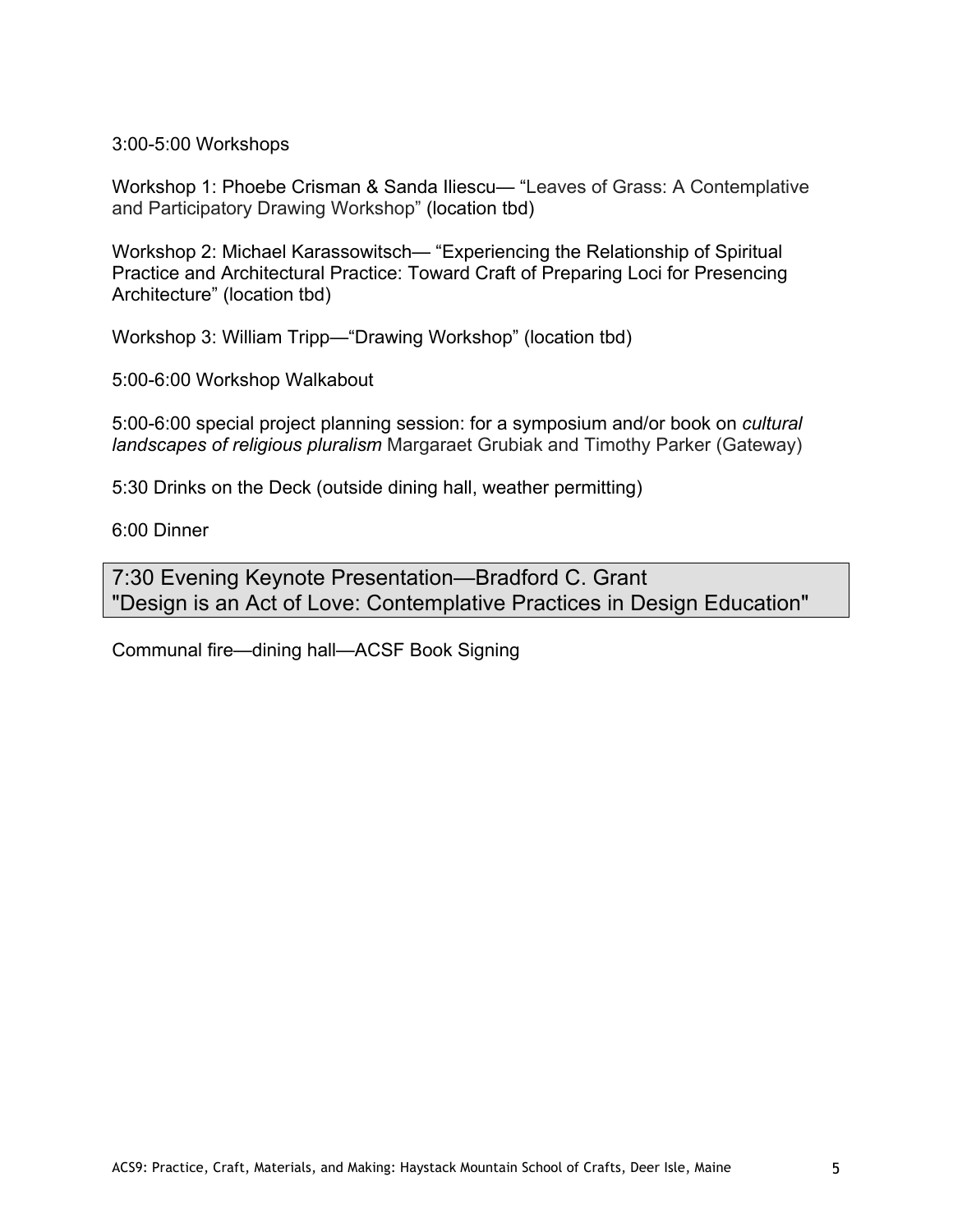#### **Wednesday May 17**

7:00 Meditation optional (location tbd)

#### 8:00 Breakfast

9:00-10:30 Paper session 7 **Sacred American Spaces** [Michael Crosbie, moderator]

Linda Reeder, "Creating Space for a Spiritual Experience: Mary Colter's Indian Watchtower at the Grand Canyon"

Shauna Lee Lange, "Rise of the Pop-ups: Makeshift Worship Placemaking in a Temporary and Uncertain World"

Margaret Grubiak, "Making Fun of Faith: The Satire of American Sacred Space"

10:30-11:00 break

11:00-12:00 Project session 3: **Design for Spirit** [Julio Bermudez, moderator]

Lorena Checa, "The Making of a Tree House: Inviting Transcendence by Design"

Rebecca Krinke, "The Dakota Language Table"

Dennis Allan Winters, "Making a Garden for Meditation"

Tammy Gaber, "Room Sometimes wIth a View: Collage as a Mode of Examination of Gendered Spaces"

12:00-1:00 Lunch

1:00-2:30 Paper session 8: **Building Qualities** [Mikesch Muecke, moderator]

Tammy Gaber, Safira Lakhani, and Jessica Lam, "An Argument of Craft for Prayer: A Contemporary Mosque Design in Northern Canada"

Michael Crosbie and Rebeccah Tuscano-Moss, "Construction as Prayer: The Making of the Sukkah"

Julio Bermudez and Sandra Navarrete, "Tectonics and Spirituality in Brutalist Architecture: Phenomenological Reflections"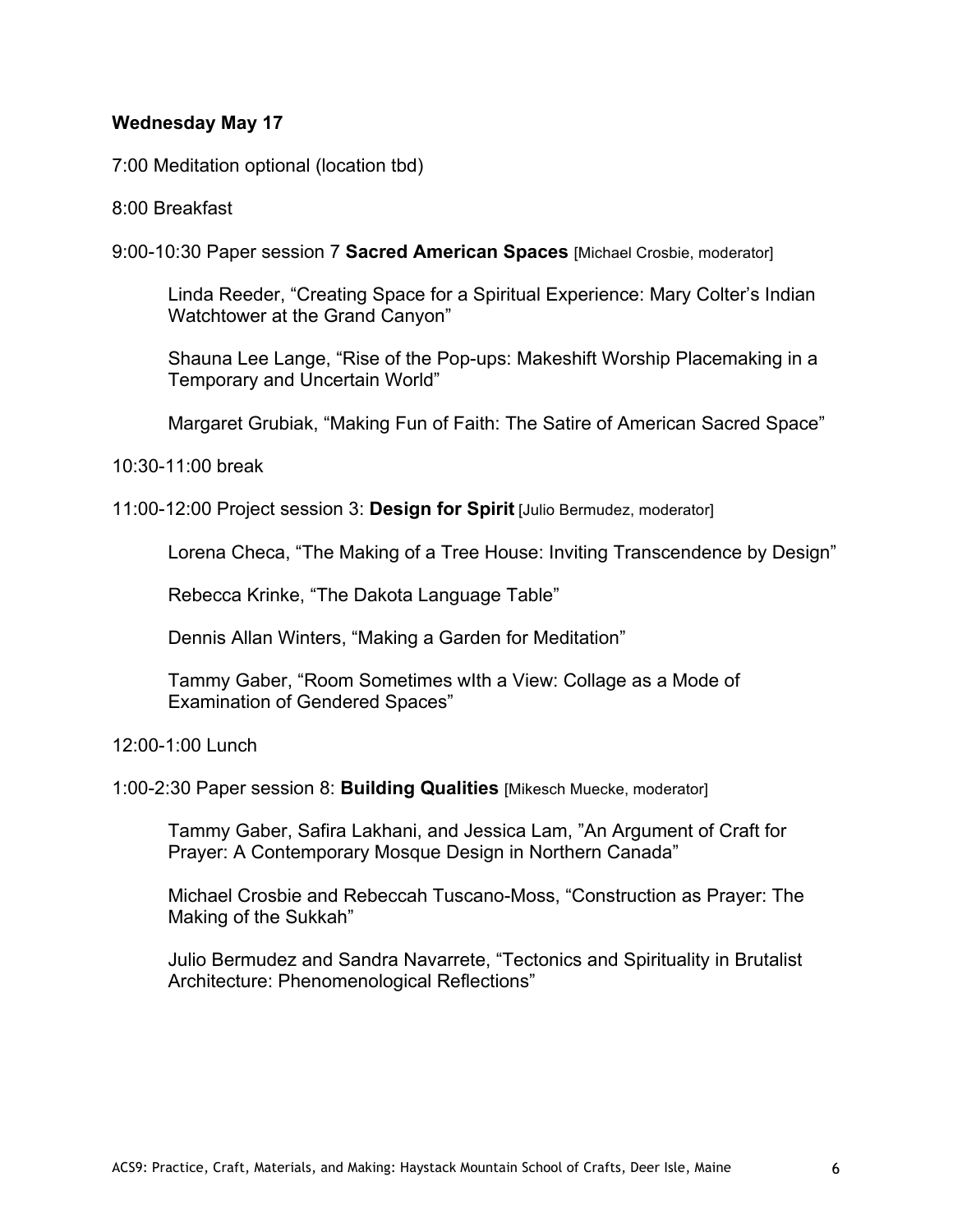3:00-5:00 Workshops 4, 5,& 6

Workshop 4: Jeff Dardozzi and Gary Smith, "Shifting Centers – Changing Worlds: Do We Need Theory to Ride a Bicycle?" (location tbd)

Workshop 5: Clive Knights—"Always fully present, never fully revealed: Coaxing figures from the dark" (location tbd)

Workshop 6: Robert Dermody—"An Excursion to the Sedgwick-Deer Isle Bridge" (meet at Gateway to carpool)

5:00-6:00 Workshop Walkabout

5:30 Drinks on the Deck (outside dining hall, weather permitting)

6:00 Dinner

7:00 depart for Stonington Opera House (bring \$ for snacks, beer, wine, bling, if you wish)

7:30 Evening Keynote Performance—Annie Finch "Calling in the Spirit of Place with Poetry and Ritual" w/ special guests, Church of the Morning After

Communal fire (Seaside—weather permitting)